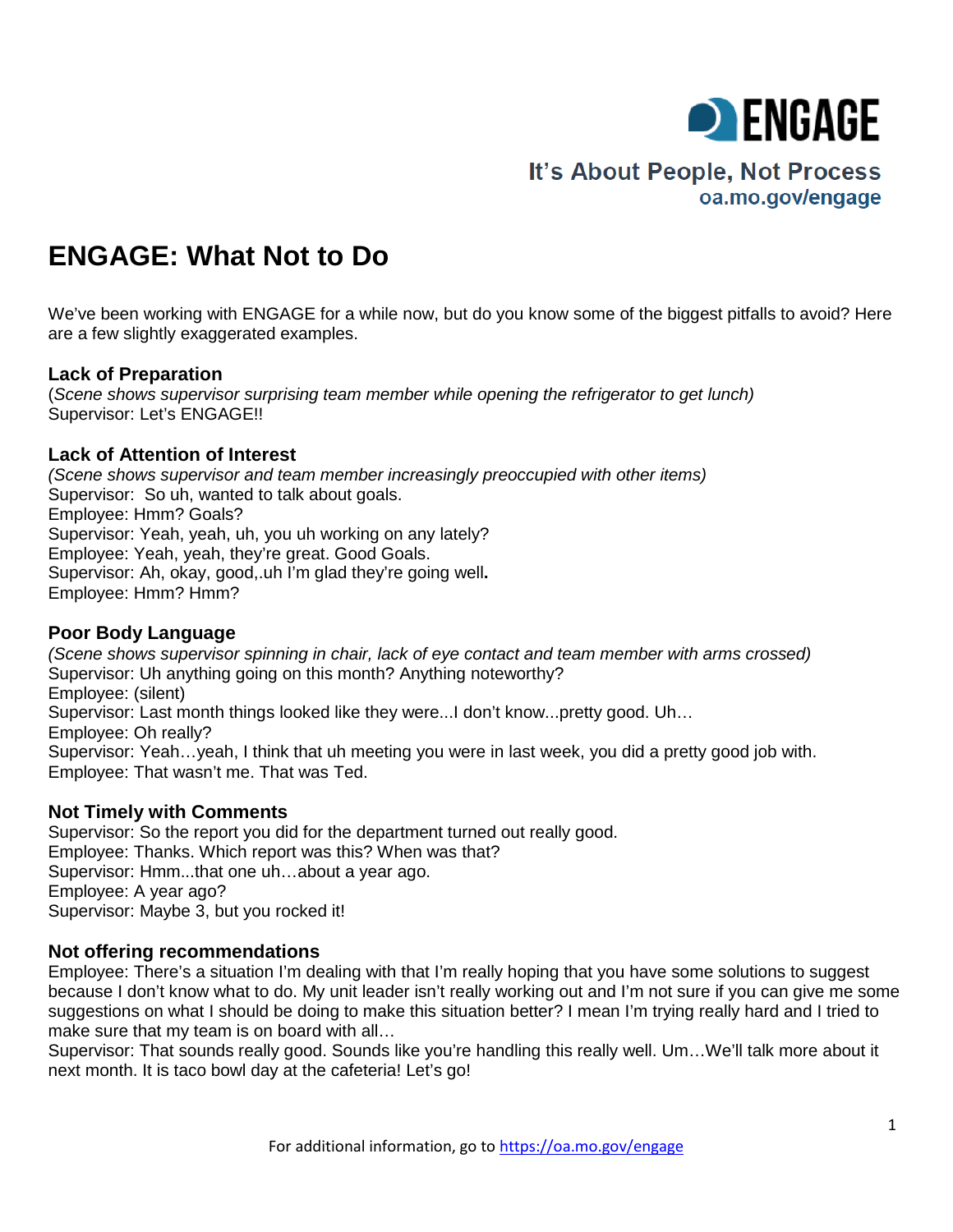

# It's About People, Not Process oa.mo.gov/engage

#### **Not listening and pushing through conversation**

Supervisor: Matt, I'm glad you could make it here today. Wanted to talk to you about your goals. Employee: Goals? Goals? I got tons of goals. Supervisor: Wonderful. Wonderful. Wonderful. That's all we have for today. Thanks for coming to your ENGAGE meeting.

## **Not Providing Feedback or Just Sticking to "Doing good!"**

Supervisor: You doing good? Employee: Good. Supervisor: Good? Employee: Good. Supervisor: Great.

#### **Focusing on Day-to-Day**

Supervisor: So I wanted to talk to you about your professional development. Specifically… Employee: Oh, I finished pulling all the staples you asked me to do, from those reports.

#### **Piling on**

Supervisor: I have just a few critiques I wanted to go over. First off, the report that you did last week, you didn't get it in on time. Uh, needed to be submitted…Aaand, I noticed that you were 10 minutes late for the meeting with Jaime last week…so you forgot to check that the laptop that you didn't display a PowerPoint. You gotta check the video drivers before. And uh, I noticed your cube, uh…I can't even walk through it. I'll be polite- it's disgusting. Another thing, you need to feed the office fish. It's not going to be around long if you don't.

#### **Defensive or Dismissive**

Supervisor: So, I would really like you to give the idea a try. Employee: Nah, I don't wanna. No. Supervisor: Sure? Employee: Yeah, I'm sure. Not going to do it. (laughing) No. Supervisor: I'm sorry, you were kind of rude to customers. Employee: You're rude to! And you always get the biggest piece of cake on snack day, too!

#### **Insincerity**

*(Scene shows supervisor with checklist and turns on a tape recorder when the team member sits down)* Supervisor (previously recorded): Hello Jim. Let's begin. Employee: I'm Matt. Supervisor (previously recorded): Today Jim, we're going to ENGAGE. Employee: I'm Matt.

#### **Speculating about Motive, Intent, or Attitude**

Employee: I am so sorry I'm late.

Supervisor: Yes, you are a few minutes late. And from that, I can deduce, that you do not care about this meeting, you do not care about your co-workers, and you do not care about this job. What do you say about that, sir?